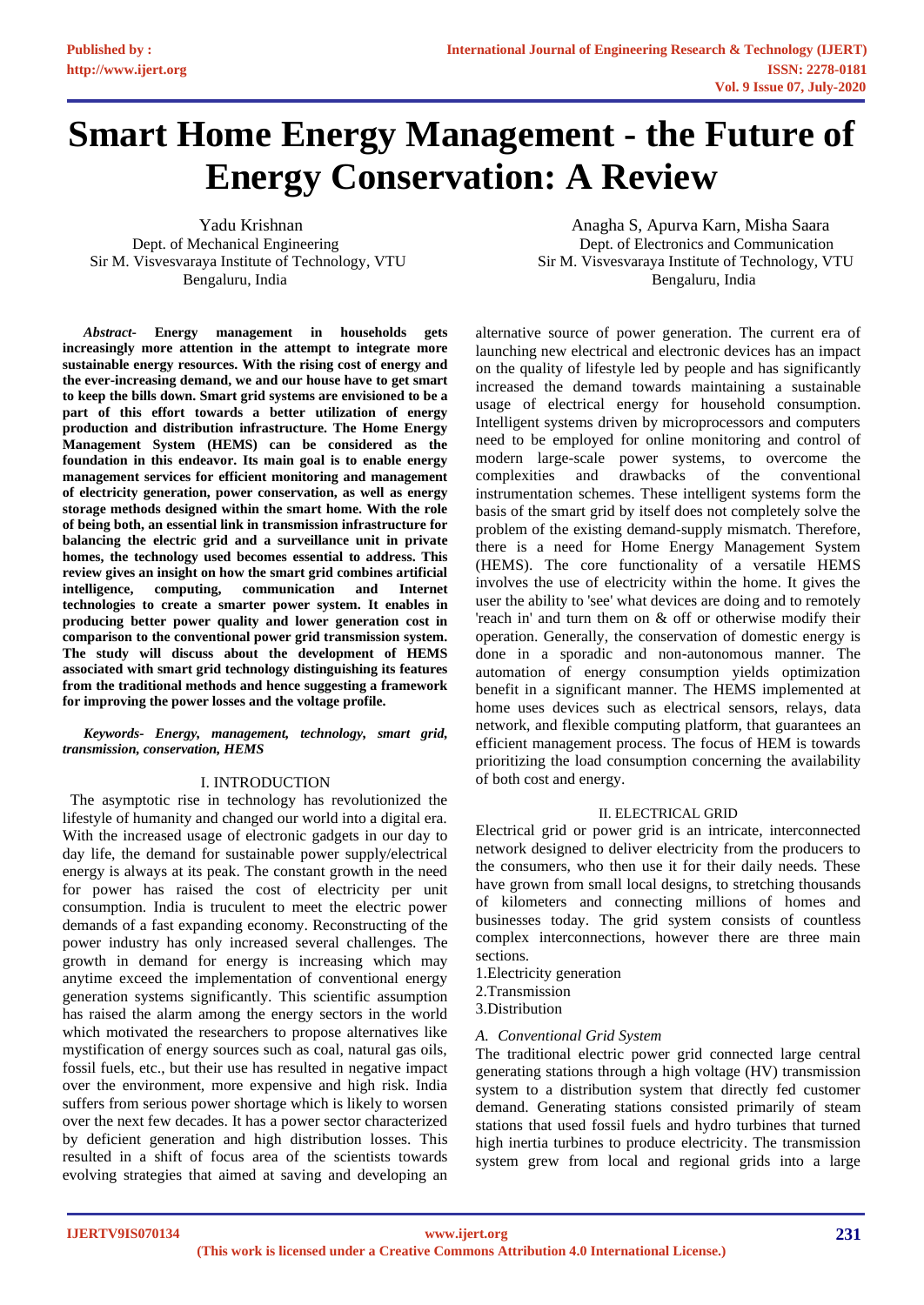interconnected network that was managed by coordinated operating and planning procedures.

The drawbacks of this system such as its aging infrastructure and its inability to accommodate small scale renewable energy sources has led to some technical advances to meet the supply-demand equilibrium. However, the technological advances continually updated to the bulk power grid such as using High Voltage Direct Current (HVDC), Flexible Alternating Current Transmission Systems (FACTS) and distributed generation systems have proved to be futile attempts in modernizing the grid system.

The basic grid setup is as shown below. In reality there are many more of each system connected to the grid, however, for a conceptual grasp this image should demonstrate how interconnected even a simple grid may be.



Fig 1: Basic Layout of an Electrical Grid

## *B. Smart Grid System*

The drawbacks of the traditional grid system and its advances over recent years has led to the advent of the concept of the smart grid. The smart grid system is a potential solution to these issues. A smart grid is an enhancement of the 20th century electrical grid, using two-way communications and a variety of operation and energy measures including smart meters, smart appliances, renewable energy resources and energy efficient resources. Two-way flows of electricity and information could improve the delivery network.

A smart grid would allow the power industry to observe and control parts of the system at higher resolution in time and space. One of the purposes of the smart grid is real time information exchange to make operation as efficient as possible. It would allow management of the grid on all time scales from high-frequency switching devices on a microsecond scale, to wind and solar output variations on a minute scale, to the future effects of the carbon emissions generated by power production on a decade scale.



Fig 2: Characteristics of a Traditional System vs Smart Grid System

### III. HOME ENERGY MANAGEMENT SYSTEM

### *Concept of HEMS*

A Home Energy Management System is a technology platform comprised of both hardware and software that allows the user to monitor energy usage and production and to manually control and/or automate the use of energy within a household. Beneath the umbrella of grid architecture, Advanced Metering Infrastructure (AMI) devices have activated a dependable communication mode connecting both power utilities and residential consumers. This communication channel paved the way for an opportunity to include the concepts of economic incentives conceptualized for a smart home for managing the demand-side resource by switching to and from their energy consumption during peakload hours of the day as a method to shed load for reduced electricity bills. The key element that allows all of the emerging Smart Grid technologies to function together is the interactive relationship between the grid operators, utilities, and users.

The main objective of the use of HEMS is to enable the consumer to monitor and control the amount of energy consumed or to consume it in a more efficient way. For this, the consumer should know how the energy is being used in his home which can only be computed when energy throughout the home is monitored. The basic elements of a smart home are as shown in Fig 3. [1]

**IJERTV9IS070134**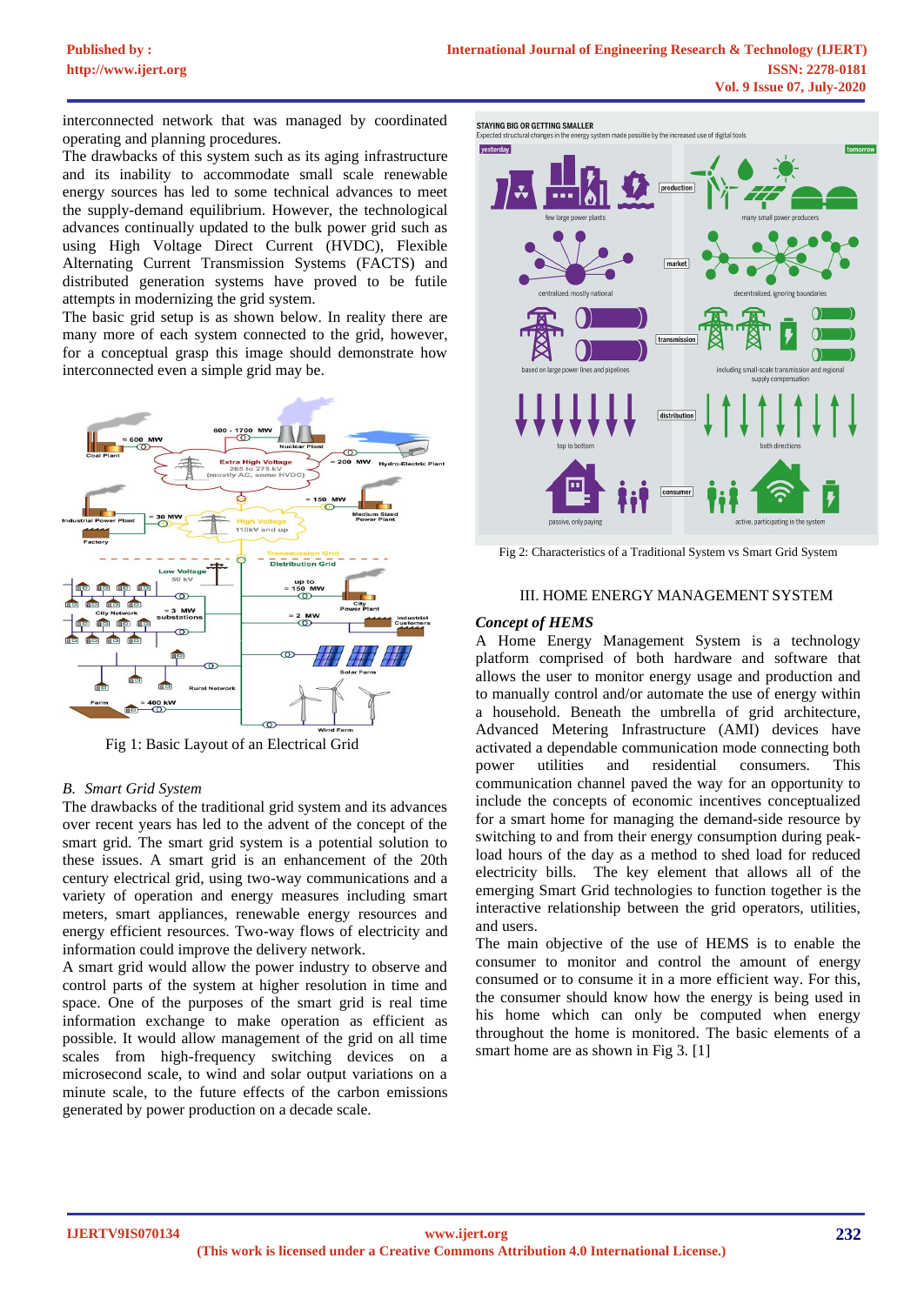

Fig 3: Elements of a Smart Home

# *Functionalities of HEMS*

The main goal of HEMS is to improve energy efficiency in homes and buildings. Additional goals may include electric utility benefits, such as controlling energy usage to reduce peak demand and support load shifting. To achieve these goals, the HEM needs to have certain functionalities and features explained below and shown in Fig 4.

- Monitoring: HEMS need to be able to monitor and control different devices and appliances in a home. the process of monitoring makes real-time information regarding energy usage pattern accessible. Device information can be available to the user via either a web interface or phone/tablet application.
- Logging: Logging is the process of recording data information pertaining to the unit of electricity consumed by each appliance. This functionality includes analysing demand response (DR) for realtime prices. For better DR support, information for multiple homes in a community needs to be available, and the system needs to be able to use an optimization method to intelligently respond to DR signals and allocate resources to the homes efficiently.
- Control: In its simplest form, device control should be available to the user manually. If the management system supports smart scheduling, control can be automatic. Moreover, control of devices can be remote or local.
- Management: In the smart grid era, information regarding energy usage can be provided at different granularities from a wide variety of devices. HEMS should be capable of handling very large amounts of data efficiently.
- Alarm: Here alarms are generated as well as passed on to the smart HEMS centre which contains information regarding fault locations, types, etc. [1][2]





## *Architecture of HEMS*

A home energy management system's hardware usually consists of a 'hub' device which relays communications between the on goings inside the house, the user and in some cases, the local utility or electricity retailer. This hub is usually installed on the home's electrical board, but may also be installed 'virtually' in cases where the HEMS operates purely on a wireless network. Other less essential components may include 'smart plugs ', light & temperature sensors, and smart devices within the home. The software used in a HEMS is what moderates the incoming and outgoing data and communications. From a user's perspective, the software is the interface that allows access to monitoring data and control functions of the system. The interface usually takes the form of an app or web portal. In many cities across the nation, new equipment, appliances, and software are available that use emerging Smart Grid technologies to save energy, seek out the lowest rates, and contribute to the smooth and efficient functioning of our electric grid. The architectures, proposed by researchers in different articles may be categorized under various heads, considering criteria related to the structure of monitoring, management, and distribution and communication capabilities. The overall architecture is as shown in Fig 5.[1][2]



Fig 5: Overall architecture of a representative HEM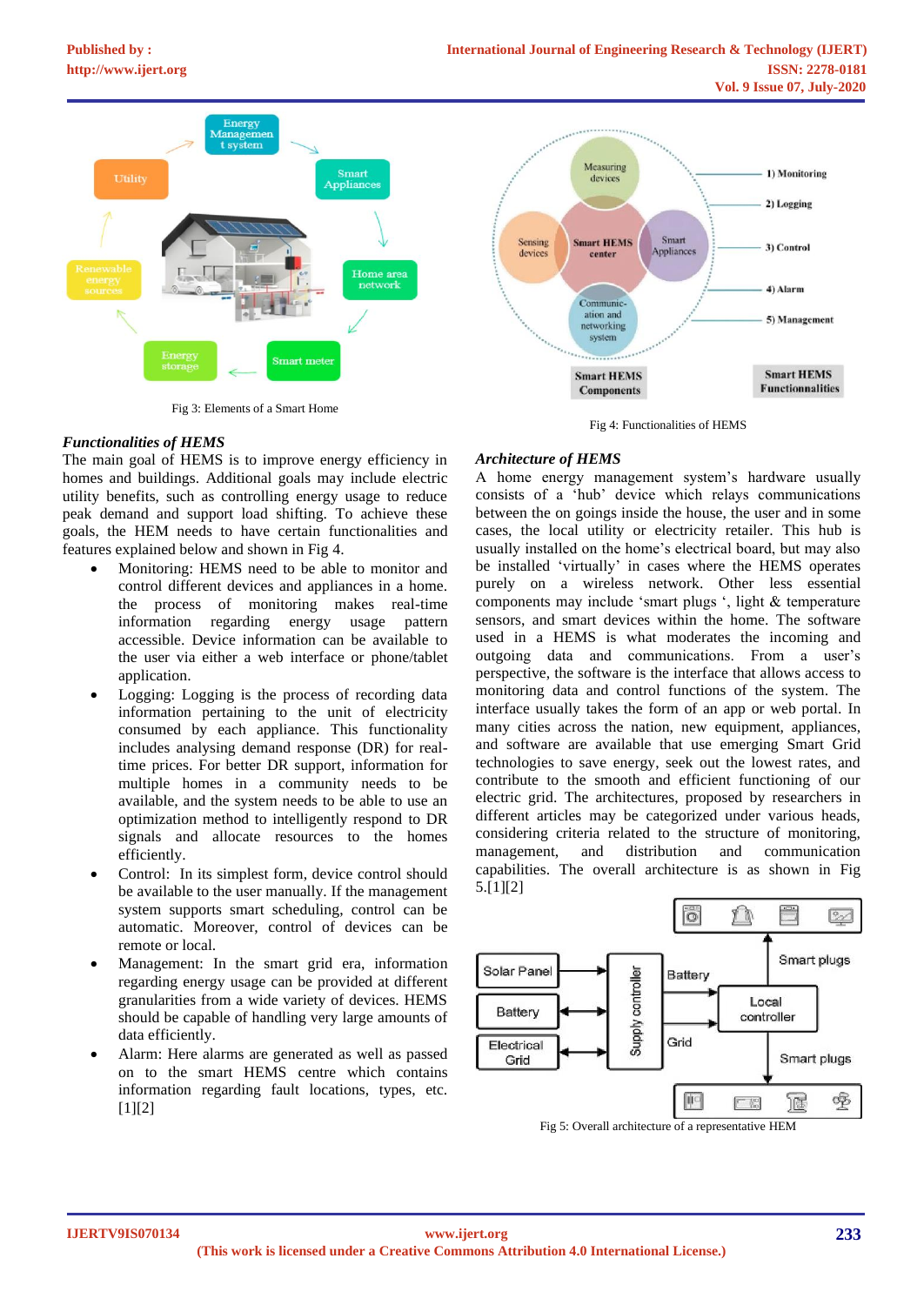HEMS architecture typically consists of components as mentioned below-

- Monitoring and control devices: These devices carry out the monitoring and controlling of energy utilization for various appliances
- Processor: Processor is used for concentrating, storage and management of data and information. Here, the server and the database are located in the central module.
- Gateway: Gateway allows the network between HEMS and the outside world, to facilitate remote access via Internet.

# *Proposed HEMS*

# *A. Smart Home Energy Management System*

The proposed Smart Home Energy Management System consists of Home Smart Gateway (HSG), Sensing Units (SU), and End Appliance Unit (EAU). Fig 6 shows the essential architecture of the proposed SHEMS. It represents the gateway of the whole system to the external world. The home gateway (H-Gateway) is a single chip embedded system integrated with GSM modem and it is installed at the consumer premises. The utility server (U-Server) is a highend PC and it is installed at the utility headquarter. An adaptive algorithm was designed to be running continuously to elicit scheduled operation for the appliances according to the activity behaviour of the home residents. The HSG is responsible for monitoring all the Sensing Units (SUs) in the home and controlling the End Appliance Units (EAUs). Therefore, the HSG is designed to monitor and control all sensors and appliances through the local Wi-Fi network by using Wi-Fi module. In addition, GSM modem is employed to provide a link between the residents when they are outside the home for monitoring and control purposes. The GSM modem and the Wi-Fi module have been interfaced to Microcontroller Unit (MCU) via UART. The microcontroller used in the proposed system is PIC18F4620 from Microchip Inc. For the Wi-Fi network connection, the ESP8266 module is interfaced to the MCU in HSG and to the other units, EAUs and SUs. On the other hand, SIM900 GSM modem is used to secure the external connection of HSG to the GSM network. Here, the resident could control and monitor any appliance remotely using SMS. Furthermore, HSG is programmed to have the ability of controlling the operation of lighting for each room separately depending on its motion. [3]



Fig 6: Proposed SHEMS Architecture

## *B. IoT Based HEMS*

Another system as shown in Fig 7 is proposed which uses IoT to overcome the disadvantages of the conventional HEMS. The user-centric service domain is defined as the service domain where the user-centric services are provided autonomously, based on the contextual information related to users and environments. When the user with a NA enters the service domain, the networked devices (e.g., networked appliances, networked lighting systems, smart meters, and networked PV systems) in HANs (Home Area Networks) exchange data via the NA, by constructing peer-to-peer (P2P) connections. The important feature of the proposed HEM is that the HAN can be dynamically configured by using the user's NA, without any fixed GWs (Gateways). In other words, instead of the conventional GWs in the HAN, the NA is in charge of the role of interconnection between a CMS and an end device. Another advantage of this system is not only reducing the cost of system construction and management, but also providing user-centric services to users through the NA. In the proposed system, the mobile device is used as a service provider, as well as the network resources. The Bluetooth technology for communications is used because recently most mobile devices have adopted Bluetooth as a main Wireless Personal Area Network (WPAN). In this way, it is possible to construct HANs [without installing additional GWs.\[4\]](https://journals.sagepub.com/doi/full/10.1155/2015/828023)



AC: air conditioner<br>'NA: nomadic agent

Fig 7: IoT Based Proposed HEMS

### IV. DRAWBACKS OF HEMS

The future seems only a few steps away with HEMS being able to monitor our energy usage and help us save bills. But at the same time, the proposed system has its own set of disadvantages and they are as follows-

- **Capital Outlay:** The main disadvantage is the high cost of setting up a fully functional smart home.
- Integration: Designing an integrated platform that will make the appliances working under different standards interoperable is an open research issue. Also, the simplicity and intuitiveness of this user